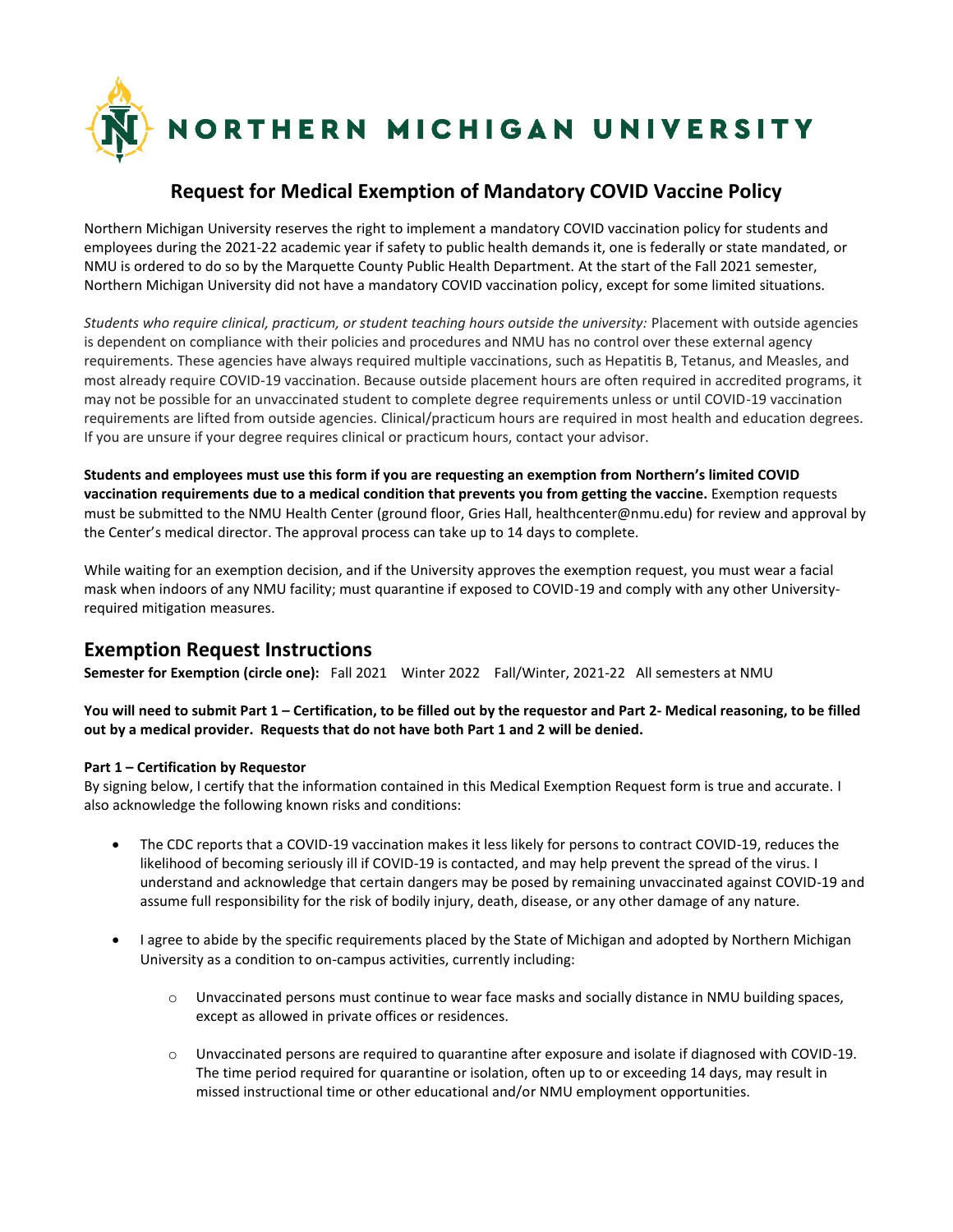- o Unvaccinated persons may not be allowed to attend classes or report to NMU jobs during the course of a significant disease outbreak.
- o Unvaccinated persons must self-asses each day for COVID-19 symptom and exposure before reporting to campus. In addition, unvaccinated persons must complete a weekly questionnaire to confirm symptom and exposure self-assessment.

| Parent's Signature for students younger than 18 years old: National Communications of the Communication of the |  |
|----------------------------------------------------------------------------------------------------------------|--|